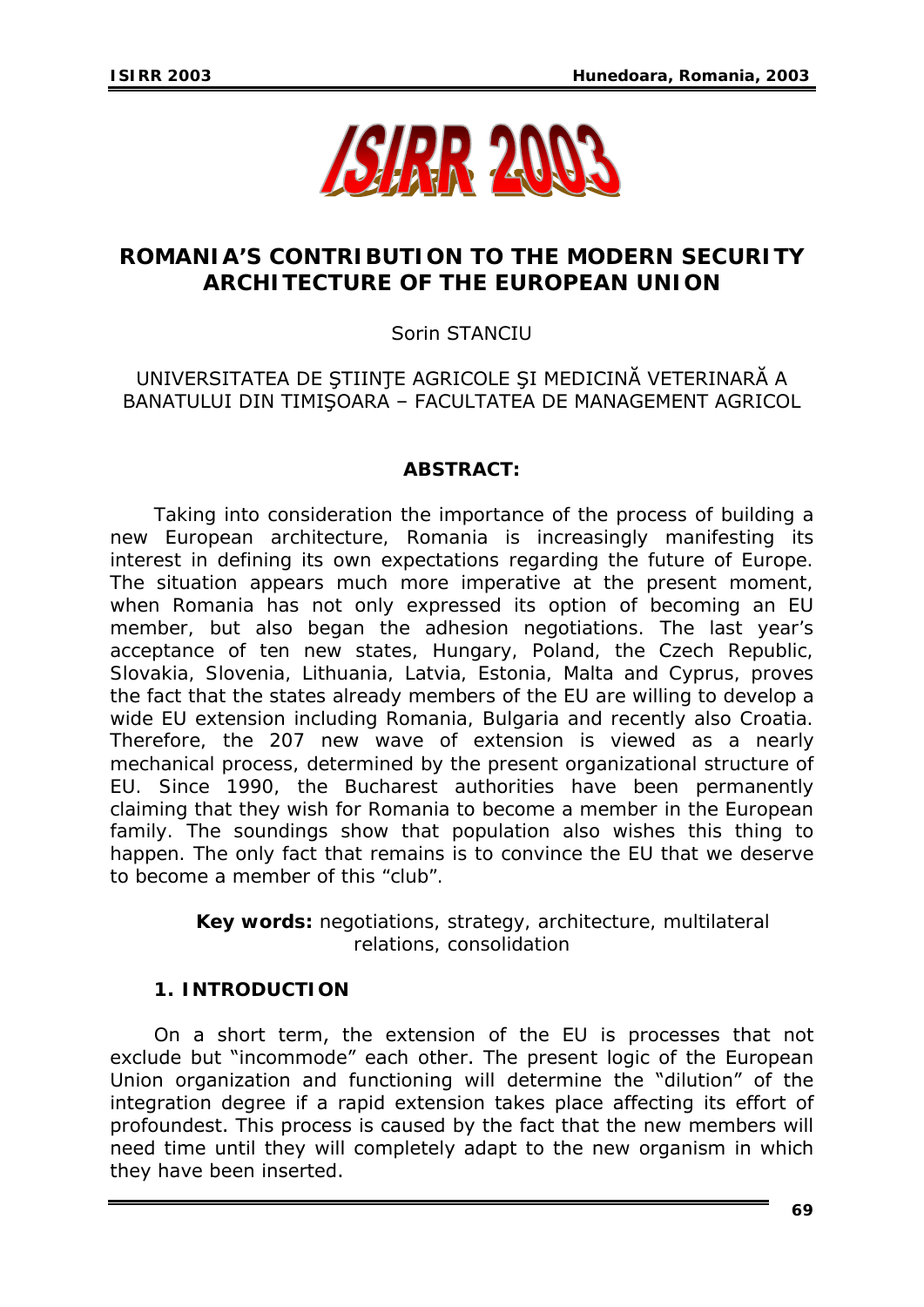The remarkable democratic transformations Romania has undergone during the last years have promoted it among the EU candidate states.

 Thus, in 1993, Romania and European Union signed the Association Pact, its ratification-taking place two years later. This pact had as consequences the increase of the commercial relations between Romania and EU up to 60% of the total number of our country's exports and imports.

 On the 9th of may 1994, Romania received the status of an associated partner to EU together with other 8 Central and East European states. The mixed Ro-EU Parliamentary Committee has been functioning in Ro since 1995 working in semestrial sessions.

Romania enlisted its candidature to EU in 1995. In the same year, on June, all the parliamentary parties signed at Snagov "The Snagov strategy for Romania's EU integration", expressing altogether through a political statement their support in accomplishing this objective. A period of 4 years of lethargy followed when Romania did not succeed in convincing the western partners that it is capable to become an EU member, managing to accomplish only the political criteria from Copenhagen. The only small exception in this period was the conclusion on the 22 of June 1995 and ratification in august 1996 of the Security Pact between Romania and EU concerning the circulation and deposit of documents.

 The moment of an intensified cooperation was marked at the beginning of 1997, when on the 24 th of February, Romania notified the list of the military units that were to be put at the EU disposal carrying out missions of Petersburg type. Our country has proved through all the active participations that followed both at high level and in common action with EU and NATO that it understands its status of western ally.

Concretely through, Romania's negotiations with EU began only on the 15th of February 2000, all the political critics and chiefs of state concluding that the political decision taken at Luxemburg represented a reward for the firm position of Romania as an allied to the West in the Kosovo crisis.

"The EU needs Romania as much as Romania needs EU". This is what the Bruxelles officials declared eventually. In the same time it is not a secret that the integration in the European community represents the major ideal for Romanian people, perhaps the highest one. Even the Romanian prime-minister, reminded not a long time ago that "If 50 years ago we waited for the Americans to come, this time we will not wait for the Western Europeans to come, we will look for them".

However, until 2001, Romania managed to conclude only 6 chapters of negotiations from 31, establishing a negative record, being the country with the least concluded chapters as a series of European press agencies related at that time. The negotiation chapters' temporary concluded were: statistics, the small and medium sized enterprises, science and research, education, professional career and youth, external affairs, external policy and common security.

Although the Romanian officials rejected this kind of criticism indicating in exchange the number of opened chapters. The total number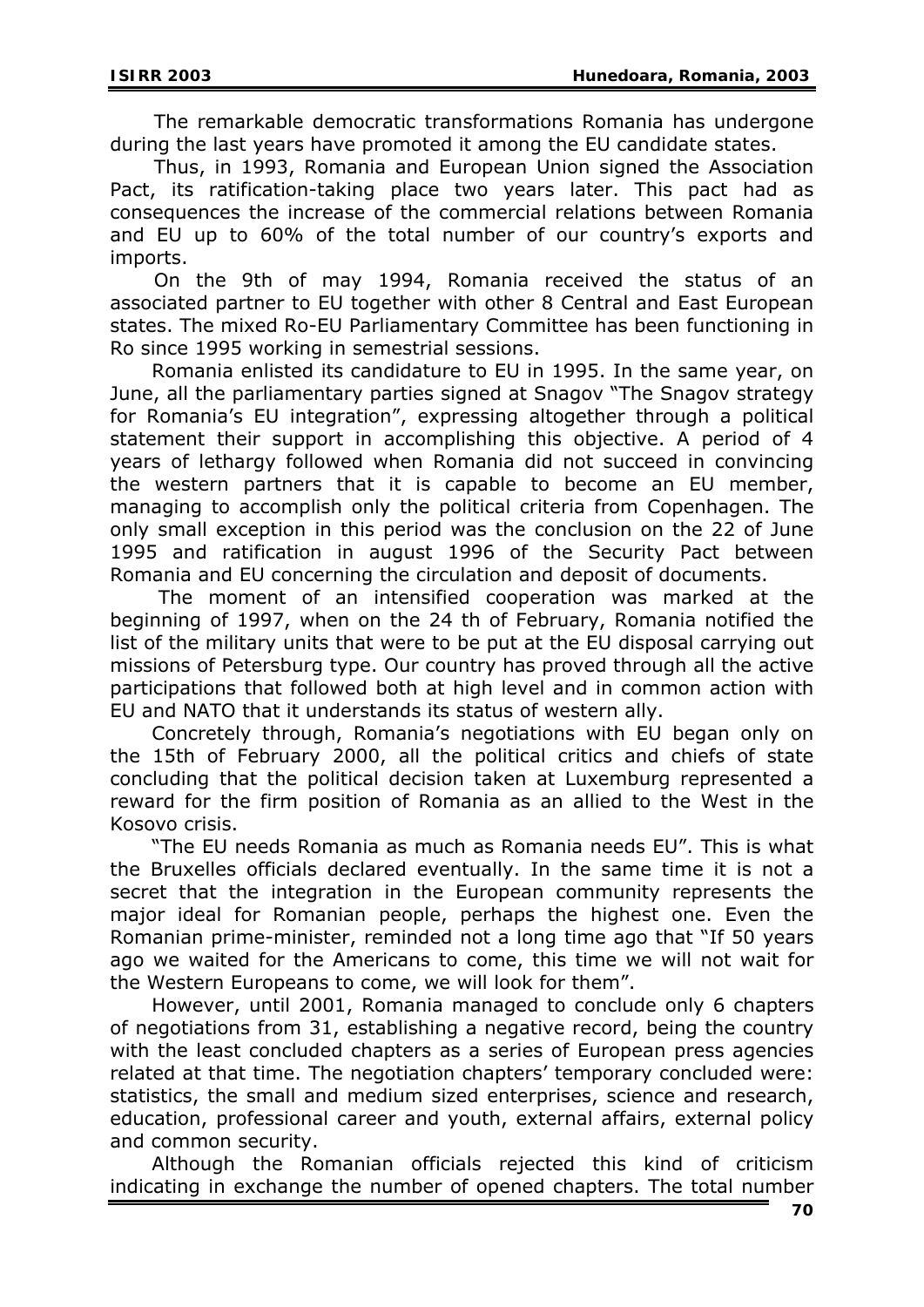reached thus 11 together with the 6 temporary concluded. The analysis of the EU-Ro negotiations status can not ignore the position of the European Commissary for integration Günter Verhaugen who declared regarding the negotiation chapters that it does not matter the number of chapters opened, but the ones which have been concluded.

The Ministers Council's decision – gathered at Helsinki in December 1999 – to open the adhesion negotiations with other 6 candidate states, among which Romania too, already became history. Through this act, the European Community recognized the fact that Romania is a constitutive part of the EU, within which it has to play an important role.

The intense wish of the authorities to bring Romania in the European family through its integration in EU and NATO results from the priorities expressed in applying the strategy. Certain action ways have been proposed, among which I mention:

- The support for the OSCE Cross European dimension;
- The consolidation of the privileged relationship with Moldavia;
- The constant concern for improving the juridical status and the treatment of minorities within this organization;
- The harmonization of the Romania's legislation with the European one in the perspective of the future Romanian integration in European Union;
- The consolidation of the partnership relations between the public information systems from Romania and the ones from EU member.

Romania developed along with the trainings and the common missions with the allied countries, a political system of regional cooperation, expressed through the three sided meetings with Hungary and Austria, with the Republic of Moldavia and Ukraine, with Bulgaria and Turkey, with Poland and Ukraine, and developed an active policy for maintaining peace in the Balkans through bi and multilateral political contacts. For example, during the Kosovo crisis in 1999, our country was totally on the side of NATO and EU, putting at their disposal besides the military hospitals also the capacity to receive refugees, the air space for the actions of the allied forces who tried to determine Slobodan Milosevic to obey the resolutions of the security council of ONU. All the political, military and social measures taken at that time proved that Romania wishes and is capable of being an important ally of the western structures in this part of Europe.

 The evaluation report of Romania's progress instrumented by the European Commission and published on the  $8<sup>th</sup>$  of November 2000 maintained the same perspective, not pleasant at all for Romania. Practically we were ranked on the last place in a top of the Eastern reformers.

In order to complete the framework of a fast adhesion to EU, Romania should also take into consideration the solution for the bilateral problems it still has with the unions countries, for example with Sweden. In this case, it is necessary to pay the national debt Romania has to Sweden, possible ways of solving this situation being overtaking of certain